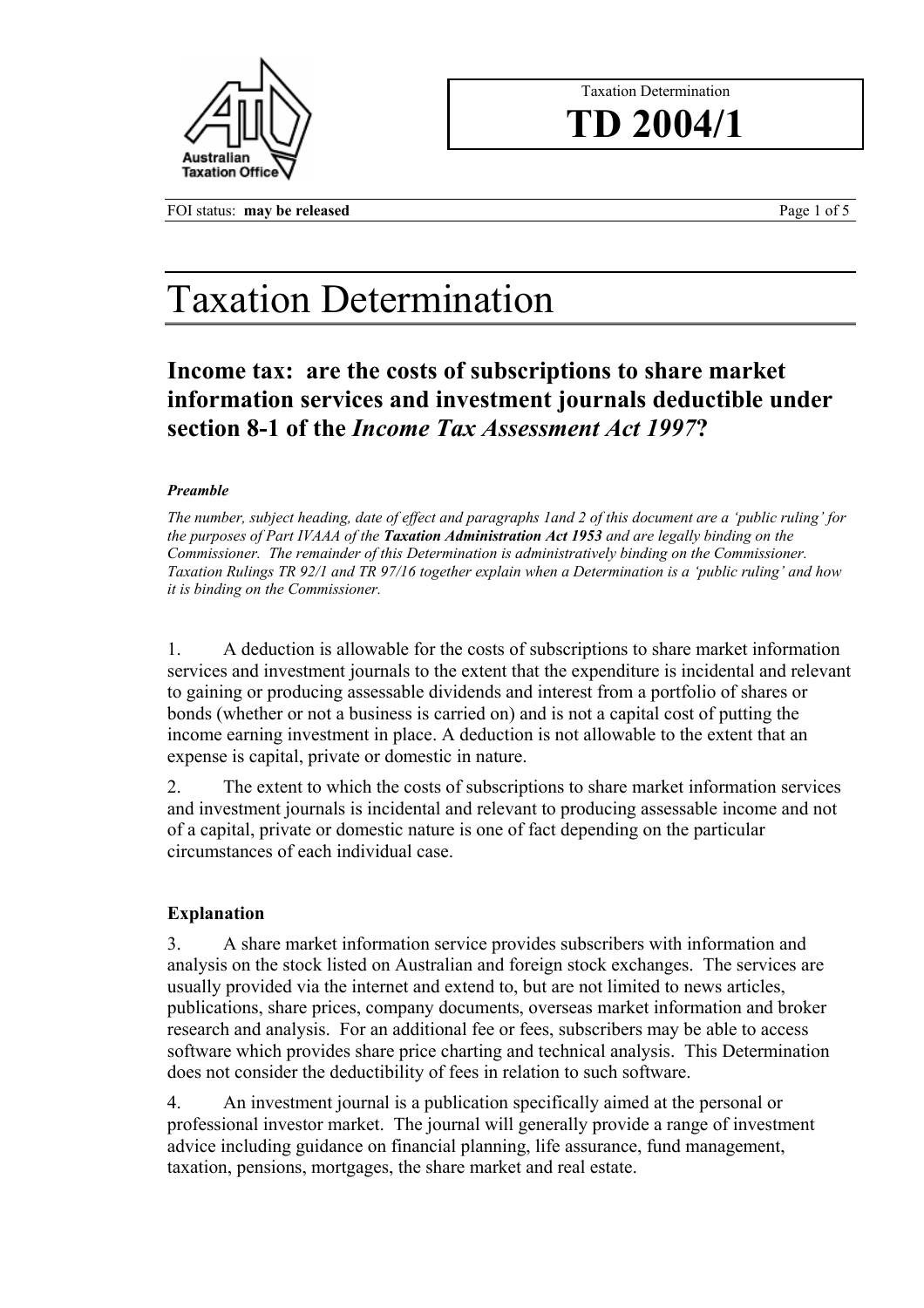**TD 2004/1**

5. Section 8-1 of the *Income Tax Assessment Act* (ITAA 1997) relevantly provides that:

- (1) You can deduct from your assessable income any loss or outgoing to the extent that:
	- (a) it is incurred in gaining or producing your assessable income;...
- (2) However, you cannot deduct a loss or outgoing under this section to the extent that:
	- (a) it is a loss or outgoing of capital, or of a capital nature;...

6. Where a share market information service or investment journal is used to monitor an investment portfolio with the aim of maximising dividends or interest, the cost of subscriptions to that service or journal will be incurred in gaining or producing assessable income.

7. A share investor is more likely to be able to show that there is a sufficient nexus between the expense and the investment income where they are actively involved in managing an investment portfolio.

8. However, if there is a gross disproportion between the amount of the outgoing and the amount of assessable income derived, enquiry will be invited as to whether the outgoing is directed to another object or objects. In discussing the circumstances where the relevant assessable income is less than the amount of the outgoing, the Full High Court said in *Fletcher v. Federal Commissioner of Taxation* (1991) 173 CLR 1; 91 ATC 4950; (1991) 22 ATR 613 (at CLR 18-19, ATC 4958, ATR 623):

'…the disproportion between the detriment of the outgoing and the benefit of the income may give rise to a need to resolve the problem of characterisation of the outgoing for the purposes of the sub-section by a weighing of the various aspects of the whole set of circumstances, including direct and indirect objects and advantages which the taxpayer sought in making the outgoing. Where that is so, it is a 'common sense' or 'practical' weighing of all the factors which must provide the ultimate answer. If, upon consideration of all those factors, it appears that, notwithstanding the disproportion between outgoing and income, the whole outgoing is properly to be characterised as genuinely and not colourably incurred in gaining or producing assessable income, the entire outgoing will fall within the first limb of s 51(1) unless it is either somehow excluded by the exception of 'outgoings of capital, or of a capital, private or domestic nature' or 'incurred in relation to the gaining or production of exempt income'. If, however, that consideration reveals that the disproportion between outgoing and relevant assessable income is essentially to be explained by reference to the independent pursuit of some other objective and that part only of the outgoing can be characterised by reference to the actual or expected production of assessable income, apportionment of the outgoing between the pursuit of assessable income and the pursuit of that other objective will be necessary.'

9. The cost of a subscription to a publication or an internet information service which is primarily aimed at providing information of a kind which is of no or little relevance to the taxpayer's investments is unlikely to be incurred in gaining assessable income from those investments, for example, a daily newspaper or weekly current affairs journal that is not predominantly concerned with financial and economic information. However, whether a particular subscription of the type discussed in this paragraph is deductible can only be determined on a case by case basis. This will involve assessing the overall relevance of the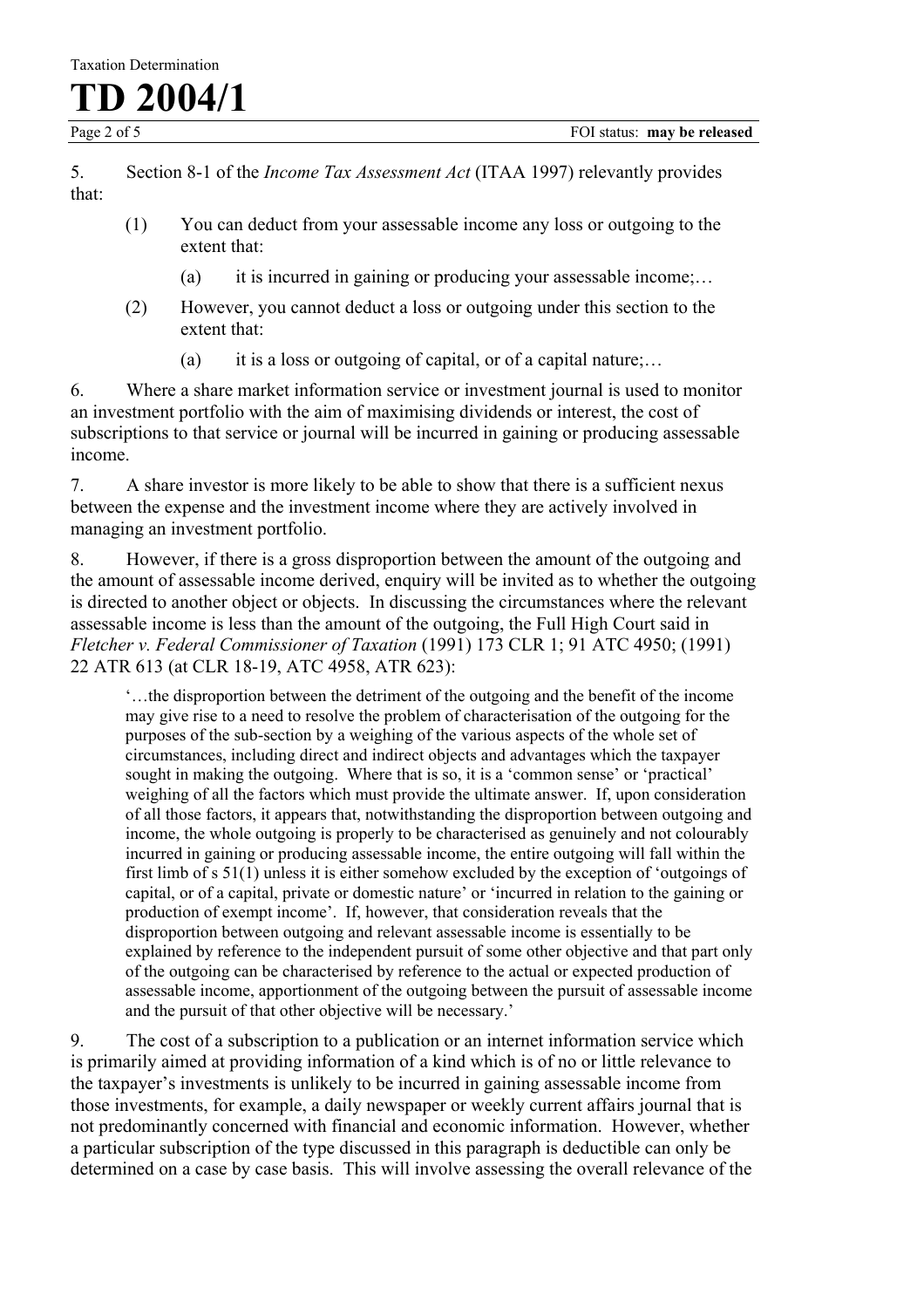

information in question and how it is used in the taxpayer's investment-related income earning activities.

10. Where a taxpayer subscribes to a share market information service or investment journal with a view to setting up an investment portfolio or commencing share trading activities, the expenditure is incidental and relevant to outlaying the price of acquiring the investment (e.g. shares) or the setting up of the business. Consequently, the expenditure is incurred at a point too soon for a deduction to be allowed (*Federal Commissioner of Taxation v. Maddalena* 71 ATC 4161; (1971) 2 ATR 541). Furthermore, the expenditure will be capital or capital in nature and precluded from deductibility by paragraph 8-1(2)(a) of the ITAA 1997.

11. If the investment portfolio is managed with the aim solely of generating capital gains that are included in the investor's assessable income under section 102-5 of the ITAA 1997, the cost of subscriptions is not an allowable deduction by virtue of section 51AAA of the *Income Tax Assessment Act 1936* (ITAA 1936). Nor are the costs included as an incidental cost in the cost base under section 110-35 of the ITAA 1997 or reduced cost base under section 110-55 of the ITAA 1997 of the relevant asset (the investment) for capital gains tax purposes.

# **Example 1**

*Norma holds a large and diverse investment portfolio but is not carrying on a business of share trading. The majority of Norma's investments yield income in the form of dividends or unit trust distributions but she has also in the past made some capital gains. She manages her investment portfolio by monitoring trends in relation to her investments and ensuring that her investments are yielding the best income return.* 

*Whilst Norma buys and sells investments through a share broker, she makes the investment decisions herself, often after a discussion with her broker.* 

*Norma subscribes to a share market information service. The service provides information that is used to monitor her investment portfolio, primarily to maximise dividend and trust distribution yields. Norma is entitled to a deduction for the cost of share market information subscriptions as the expenditure is incidental and relevant to the management of her investments and incurred for the purpose of producing assessable dividends and trust distributions. Her use of the share market information service is not related to the derivation of capital gains.* 

# **Example 2**

*Several years ago, Wasim purchased three parcels of shares in listed companies X, Y and Z. All companies yield assessable dividends. In total the dividend yield exceeds \$2,000 per year. In the past year, he has sold half of his shares in X, purchased further shares in Y and made an initial investment in a managed fund. He actively manages his investments by closely monitoring the dividend yields of the shares he holds, in addition to monitoring the rise and fall of share prices in general.*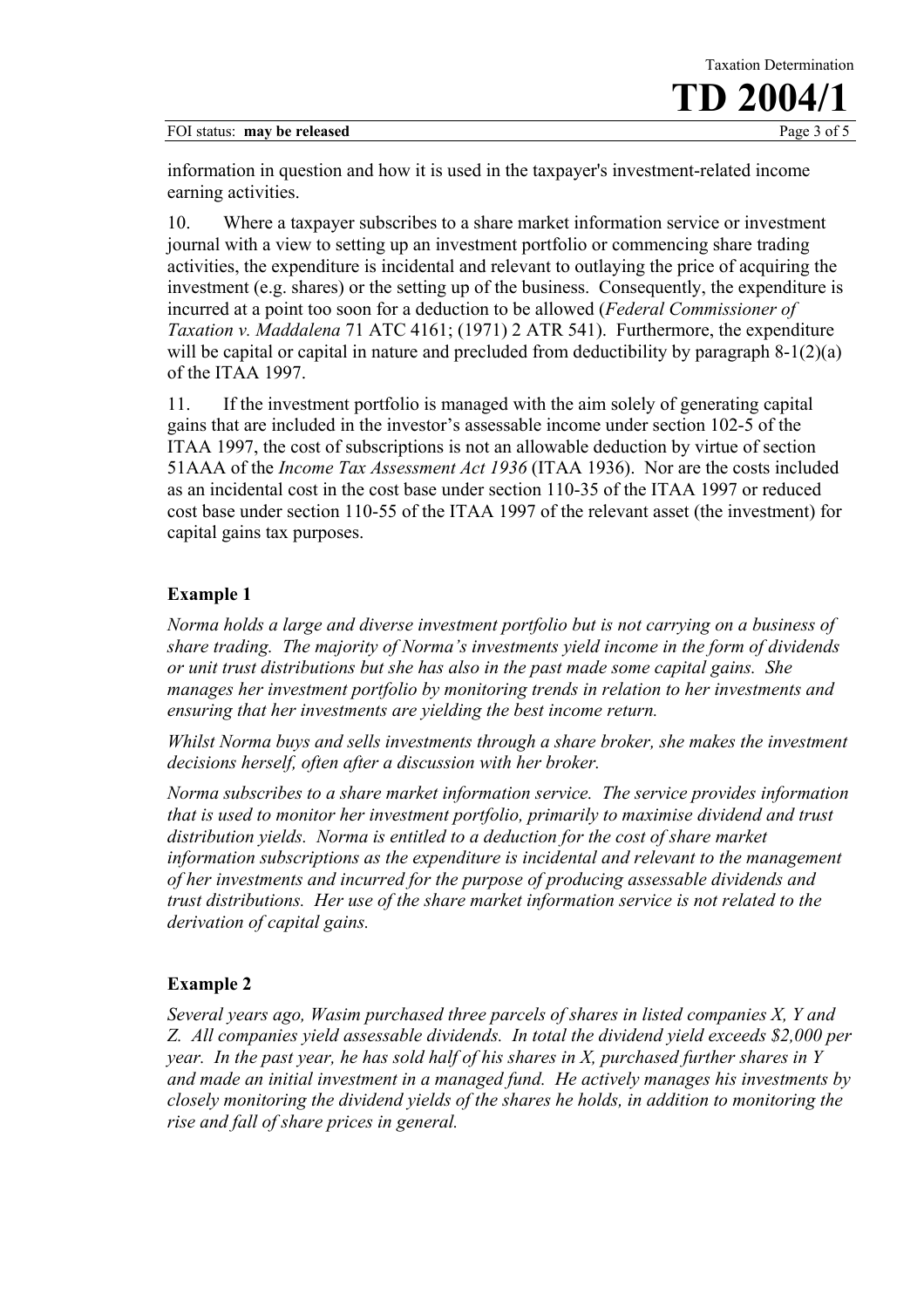**TD 2004/1**

*Wasim purchases a monthly investment journal and a daily financial publication for an annual total subscription of \$300. The journal and publication provide information and analysis on the investment market. He uses the information provided in the journal and publication to keep abreast of the status of his investments.* 

*As the investment journal and financial publication are used by Wasim to monitor his current investment portfolio and are not used solely with the aim of generating capital gains, the expenditure on the journal and publication has sufficient nexus with his investment income. Therefore he is entitled to a deduction for the cost of purchasing both the investment journal and the daily financial publication.* 

# **Example 3**

*Jill has held a small parcel of shares in two Blue Chip companies for a number of years. The value of her share portfolio is about \$5,000. She receives bi-annual dividends from both companies of approximately \$200 in total.* 

*Jill is nearing retirement and expects to receive a lump sum of \$50,000, part of which she intends to invest by purchasing further shares. Jill decided to subscribe to an online investment service costing \$500 per annum.* 

*In these circumstances it would be reasonable to conclude that the outgoing is primarily for the purpose of making investments after her retirement and therefore a capital expense. However, an appropriate proportion of the expenditure may be deductible as being related to current investments. In this case, a nominal amount of \$50 may be an appropriate deduction.* 

*If Jill did not have any shares at the time she subscribed to the internet service, she would not be entitled to a deduction as the cost of subscription to the online investment service relates to the acquisition of an investment and therefore is capital in nature.* 

# **Date of effect**

12. This Determination applies to years commencing both before and after its date of issue. However, it does not apply to taxpayers to the extent that it conflicts with the terms of settlement of a dispute agreed to before the date of the Determination (see paragraphs 21 and 22 of Taxation Ruling TR 92/20).

**Commissioner of Taxation** 14 January 2004

*Previous draft*: TD 2003/D22

*Related Rulings/Determinations*: IT 39; TR 92/1; TR 92/20; TD 95/60; TR 97/16